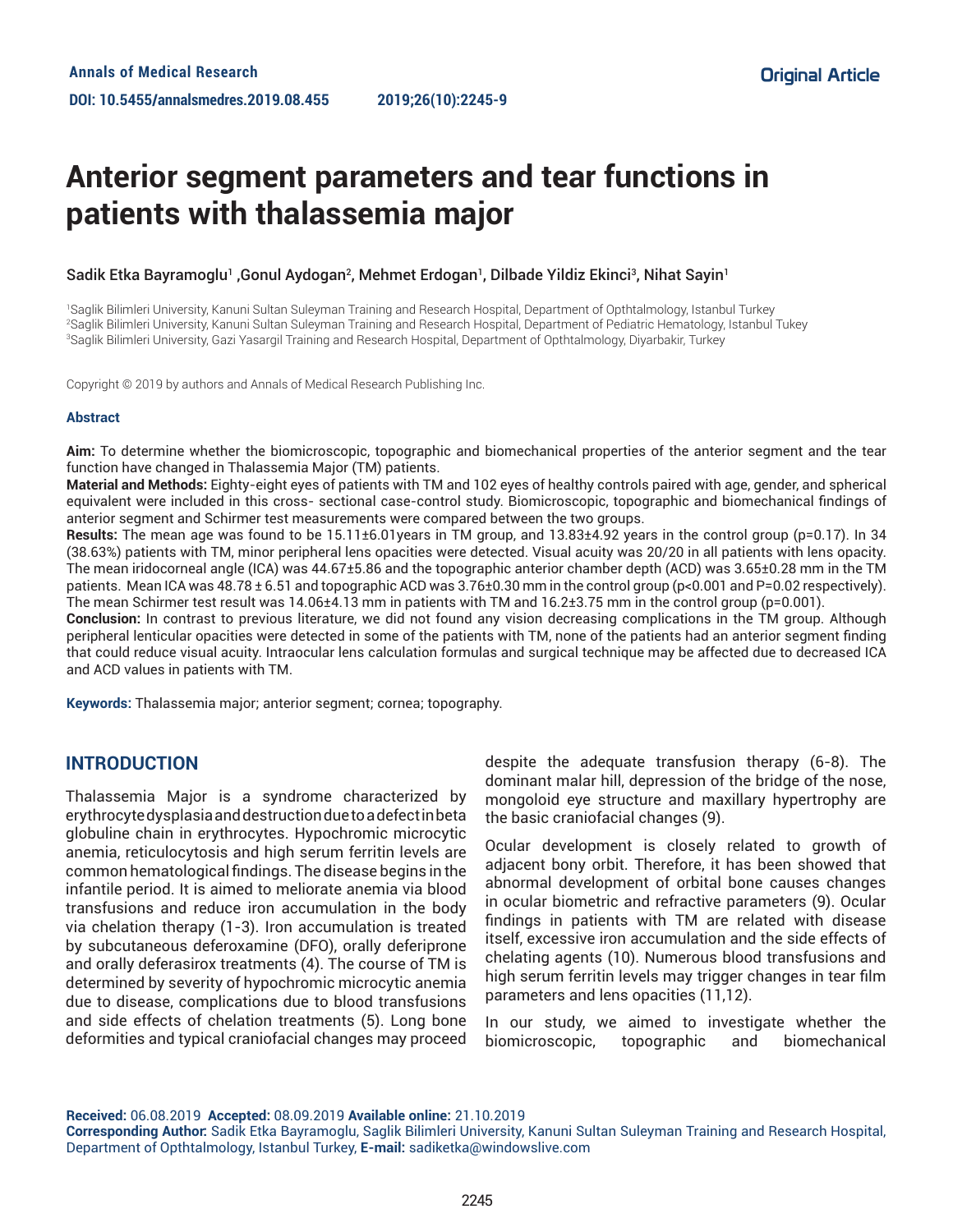parameters of the anterior segment were affected in patients with TM. Additionally, we planned to investigate the correlation between markers of lacrimal functions, serum ferritin levels and radiologic markers of cardiac and hepatic iron load.

## **MATERIAL and METHODS**

Cross sectional study was conducted in the Ophthalmology Department and Pediatric Hematology Department of Saglık Bilimleri University Kanuni Sultan Suleyman Training and Research Hospital. Eighty-eight eyes of 44 patients with TM and 102 eyes of 51 participants without systemic disease were included in the study. Two groups had paired with age and sex. The study was conducted in accordance with the approval of the ethics committee of Saglık Bilimleri University Kanuni Sultan Suleyman Training and Research Hospital and Helsinki Declaration. Written informed consent was obtained from all patients, healthy controls and their legal guardians.

All participants underwent complete ophthalmologic examination including visual acuity and biomicroscopic examination. Refraction measurements were made with KR-800 (Topcon, Tokyo, Japan) autorefractometer device. Intraocular pressure (IOP) measurements were made with NT510 (Nidek, Aichi, JAPAN) non-contact tonometer device. Topographic measurements of anterior segment were performed by using Sirius (Costruzione Strumenti Ophthalmologist, Florence, Italy) topography device where placido-disc and Scheimpflug camera technologies were used together. Corneal hysteresis (CH), corneal resistance factor (CRF) and cornea correlated IOP (IOPcc) and Goldmann-correlated IOP (IOPg) were measured with Ocular Response Analyzer (ORA) (Reichert Ophthalmic Instruments, NY, USA) device. Axial length (AL) and anterior chamber depth (ACD) were measured with Nidek AL-Scan (Nidek, Aichi, Japan) device.

Tear film breakup time (TBUT) was recorded in seconds as the time of disintegration fluorescein paper staining of the eye by the tears. The time interval between the last complete blink and the appearance of the first tear film break-up was measured three times and recorded as second unit. The mean value of three separate measurements was used for statistical analysis. For Schirmer test, after a topical 0.05% Proparacaine hydrochloride (Alcaine, Alcon, Puurs, Belgium) drop instillation standardized Whatman filter Schirmer test paper was placed on the lateral 1/3 of the lower lid. Baseline secretion was measured in mm as the wet line measured 5 minute after test paper application.

Serum hemoglobin and ferritin levels, previously administered chelation treatment and duration and current chelation treatment patients with TM were recorded. Liver and heart T2 \* and R2 \* values, which are indicative of iron accumulation in the body, were recorded.

Cardiac and liver T2\*, R2\* values were determined with magnetic resonance imaging (MRI) device as described in previously reports (13). In previous studies it has been shown that cardiac and hepatic T2\*-R2\* values detected with MRI is an important indicator of cardiac and liver iron load (13-15). Cardiac and liver iron levels vary inversely with cardiac and liver T2\* values. R2\* value is calculated as shown in this equation (1000/T2\*) (16).

Patients with history of intraocular surgery were not included in the control group.

Statistical analysis of the comparisons was done by using SPSS 18.00 (SPSS for Windows, SPSS, Chicago, USA) program. In both groups, parameters have normal distribution according to the Kolmogorov-Smirnov test were compared by independent t-test and the parameters that did not comply with normal distribution were compared with the Mann-Whitney U test. Categorical variables were compared with chi-square test.

# **RESULTS**

The mean age was  $15.18\pm6.24$  years in the TM group and 14.23±4.88 years in the control group (p=0.23). Male gender ratio was 47.72% in TM group and 45.09% in control group (p=0.77). Body mass index was found to be 18.83±3.25 in the TM group and 21.10±5.30 in the control group ( $p=0.078$ ). Spherical equivalent was  $-0.39 \pm 1.00$ diopters (D) in the TM group patients and -0.18±1.07 D (p=0.055) in the control group.

The mean hemoglobin value was 8.41±0.97 mg / dl and the ferritin level was 1805.13±1565.69 ng/ mL in patients with TM. It has been detected that 2 patients were using deferiprone, 39 patients were using deferasirox, 2 patients were using deferasirox with DFO, and one patient was using deferiprone with deferasirox during last examination. Treatment had been started by subcutaneous DFO and later continued with deferiprone or deferasirox treatment in twenty-eight patients. The mean duration of DFO treatment was 7.48±4.62 years. Deferiprone treatment was applied in eleven patients during the follow-up; mean duration of treatment was 5.54±3.93 years. Deferasirox treatment had been applied in 42 patients with TM and mean duration of treatment was 6.72±2.37 years.

Cardiac T2 and R2 values were 29.11±10.42 and 68.26±153.37, respectively, liver T2 and R2 values were noted as 13.53±12.34 and 135.96±143.00 respectively in patients with TM.

Visual acuity was less than 20/20 only in two patients with TM. One of these patients had anisometropic amblyopia due to hypermetropia and one had strabismic amblyopia. Peripheral minor lenticular opacities were detected in 34 (38.63%) of the patients with TM. None of these lens opacities were large or central to reduce visual acuity (Fig 1). There was no significant difference in serum ferritin levels between the patients with lens opacity and patients without lens opacity (p=0.79).

According to Schirmer test, tear secretion was 14.06  $±$  4.13 mm in patients with TM, and 16.21  $±$  3.75 mm in control group. The mean tear breakup time (TBUT) was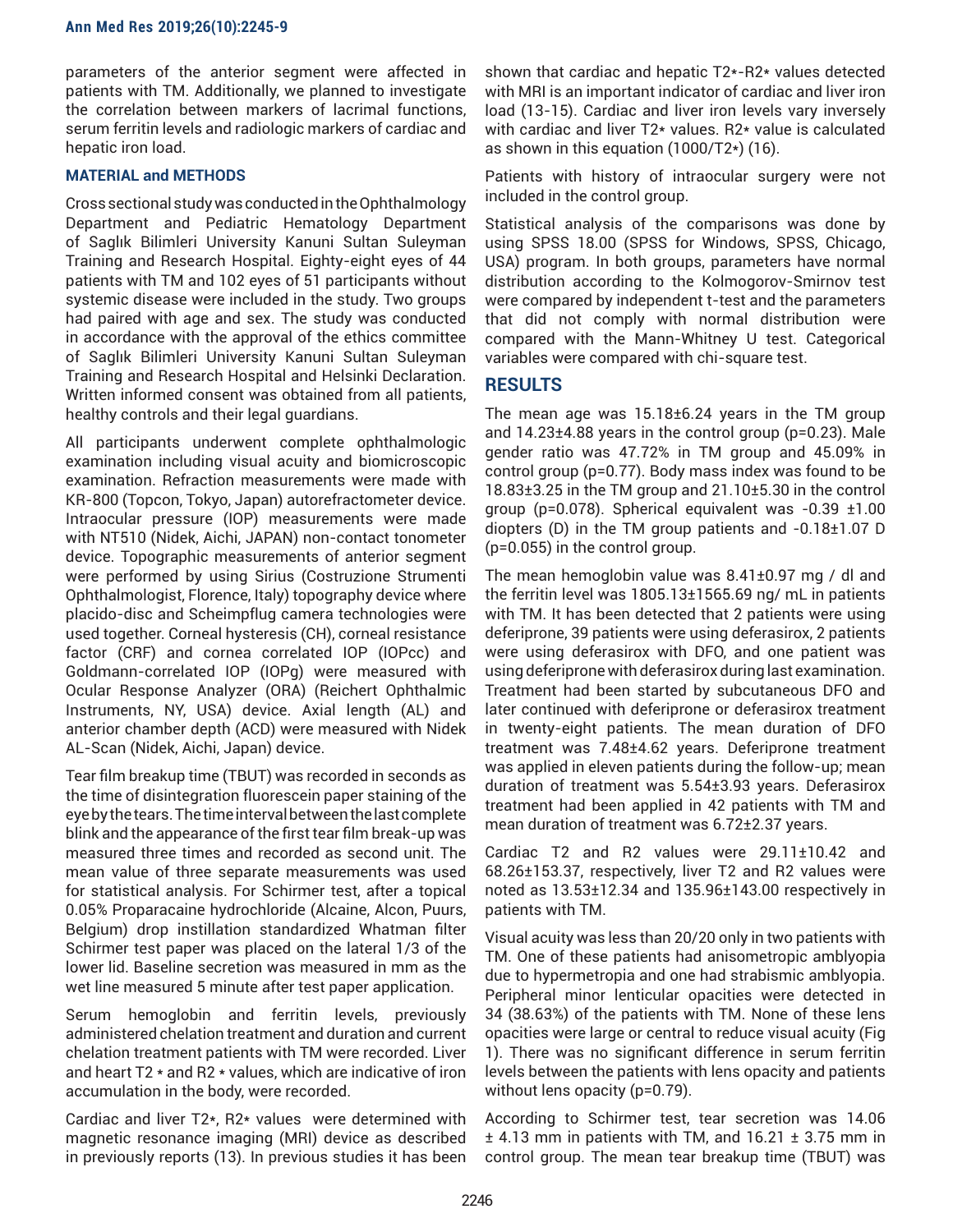#### **Ann Med Res 2019;26(10):2245-9**

noted as 10.05±1.93 seconds in patients with TM and 11.20±1.67 seconds in control group. The differences between the groups for both tests were significant ( $p=0.001$ ). There was a significant ( $p<0.05$ ) and positive correlation between Schirmer test and TBUT (r=0.504). Serum ferritin levels, cardiac T2 and Liver T2 values were not significantly correlated with Schirmer test (p=0.132, p=0.301, and p=0.437 respectively).

The mean AL was  $23.17 \pm 0.78$  mm in the TM group and 23.29±0.9 mm in the control group (p=0.33). The comparisons of topographic and biometric anterior segment parameters between two groups were listed on table 1.

There were no significant differences between the two groups in terms of IOP, IOPcc, IOPg, CH, and CRF. The measurements were detailed in table 2.

Iridocorneal angle (ICA), topographic ACD and biometric ACD measurements were found to be significantly lower in TM patients ( $p = 0.00$ ;  $p = 0.02$ ;  $p = 0.003$ , respectively).

| Table 1. Comparison of topographic and biometric anterior segment parameters between |                          |                      |          |  |
|--------------------------------------------------------------------------------------|--------------------------|----------------------|----------|--|
| <b>Thalassemia Major and Control group</b>                                           |                          |                      |          |  |
|                                                                                      | <b>Thalassemia Major</b> | <b>Control group</b> | p value* |  |
| $CCT$ <sup><math>I</math></sup> (µm)                                                 | 560.23±42.51             | 559.14±36.06         | 0.85     |  |
| K1(D)                                                                                | $43.10 \pm 1.34$         | $42.92 \pm 1.49$     | 0.40     |  |
| K2(D)                                                                                | $43.78 \pm 1.39$         | $43.92 \pm 1.47$     | 0.73     |  |
| Iris Diameter (mm)                                                                   | 12.22±0.37               | $12.28 + 0.41$       | 0.28     |  |
| <b>Anterior Chamber Depth' (mm)</b>                                                  | $3.65 \pm 0.28$          | $3.76 \pm 0.30$      | 0.02     |  |
| <b>Anterior Chamber Volume (mm<sup>3</sup>)</b>                                      | 159.88±22.18             | 163.72±28.70         | 0.34     |  |
| <b>Iridocorneal Angle</b>                                                            | 44.67±5.86               | 48.78±6.51           | 0.00     |  |
| CCT $^{2}$ (µm)                                                                      | 551.43±41.15             | 551.18±28.71         | 0.96     |  |
| <b>Anterior Chamber Depth<sup>2</sup> (mm)</b>                                       | $3.56 \pm 0.26$          | $3.70 + 0.29$        | 0.003    |  |

**¹ Measurement taken with Sirius Topography Device; ²Measurement taken with Nidek Al-Scan Biometry Device; µm=micrometer; D= Dioptre; CCT=Central Corneal Thickness; \* 0.05 considered statistically significant**

**Table 2.Comparison of intraocular pressure and biomechanic parameters of cornea between Thalassemia Major and control group**

|              | <b>Thalassemia Major</b> | control group    | p value* |
|--------------|--------------------------|------------------|----------|
| <b>IOP</b>   | $17.98 \pm 3.40$         | $17.38 \pm 3.75$ | 0.27     |
| <b>IOPcc</b> | $16.77 \pm 3.42$         | 16.88±4.70       | 0.86     |
| <b>IOPg</b>  | $17.54 \pm 3.71$         | $17.74 \pm 4.51$ | 0.75     |
| CH           | $11.28 \pm 2.05$         | $11.37 \pm 2.12$ | 0.76     |
| <b>CRF</b>   | $11.81 \pm 2.36$         | $11.93 \pm 2.23$ | 0.73     |
|              |                          |                  |          |

**IOP=Intraocular pressure; IOPcc= corneal-compensated IOP; IOPg =Goldmann-correlated IOP; CH=corneal hysteresis; CRF=corneal resistance factor**



**Figure 1**. Peripheral small lenticular opacities (arrows)

# **DISCUSSION**

TM is a hereditary disease that is commonly encountered in the Mediterranean region, which is increasing in prevalence with consanguineous marriages (2). Recurrent blood transfusions, the use of chelating agents and the differences in regional treatments affect the course of the disease (1). The frequency of ocular involvement in TM patients varies between studies.

The cytological analysis of the conjunctival epithelium revealed goblet cell loss and ocular surface disturbance caused by conjunctival squamous metaplasia (11). Environmental ultraviolet (UV) radiation causes perioxidative damage in epithelial cells. It is thought to be that patients with TM became more sensitive to UV rays related with the iron overload secondary to longterm blood transfusion (17). Furthermore, limbal and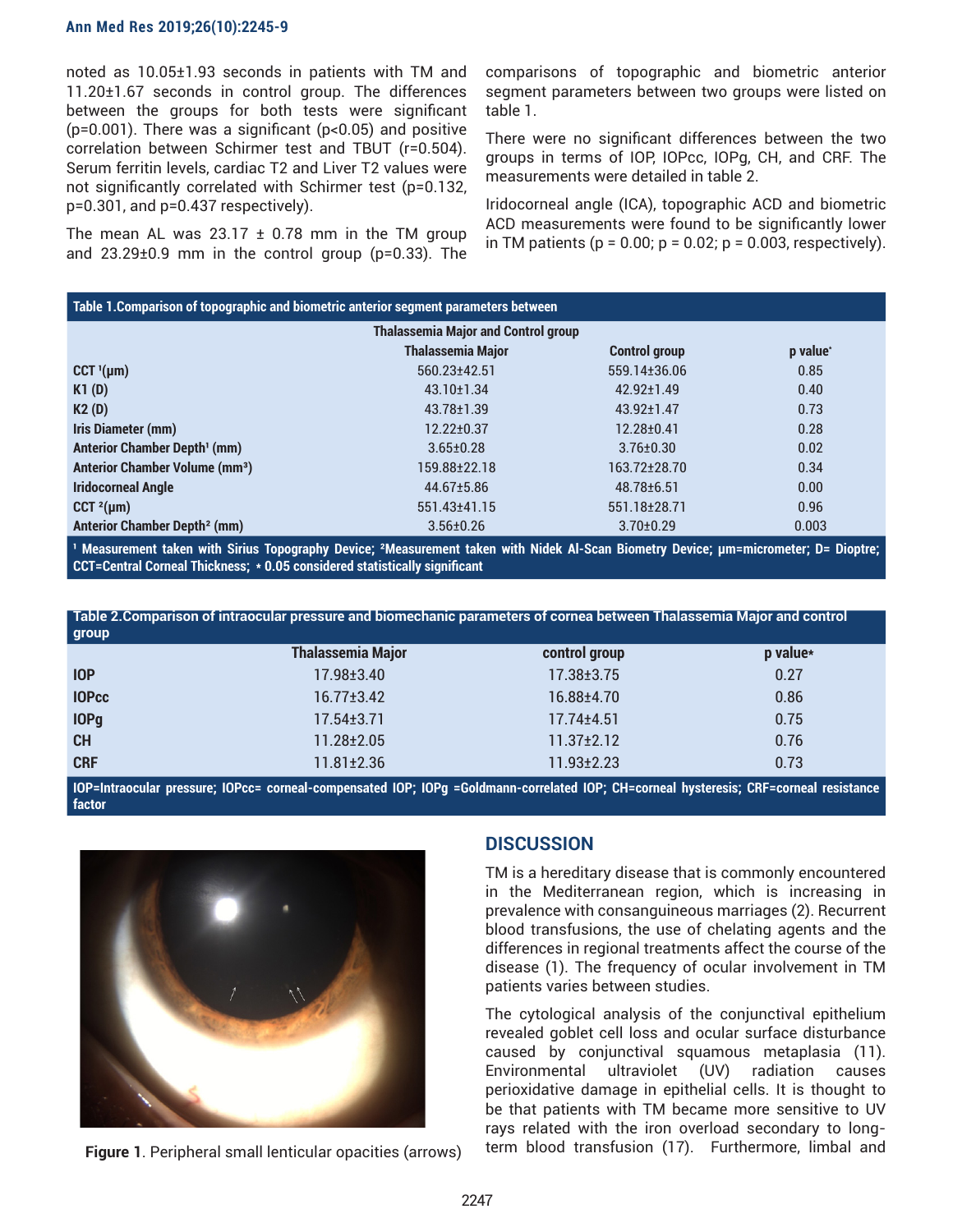#### **Ann Med Res 2019;26(10):2245-9**

scleral hyperpigmentation, deletion in iris pattern, venous dilatation and irregularity of the conjunctival veins have been reported in the literature (18). In animal experiments performed with iron loading, hemosiderin accumulation has been reported in extracellular area of choroidal connective tissue, ciliary body, iris, sclera and especially in connective tissue macrophages in the lacrimal gland (19). Gartaganis et al. (11) reported decreased scores in both Schirmer's test and TBUT whereas, Aksoy et al. (4) reported a decrease only in Schirmer test score. In our study, TBUT and Schirmer test scores had been significantly decreased in TM patients. However, the TBUT and Schirmer test scores did not correlate with the parameters that indicate serum ferritin level and heartliver iron accumulation.

Ocular complications in TM patients are not only due to iron accumulation. Ocular disturbances are also reported due to the chelating agent used. DFO is the main chelator agent that has been used for many years to prevent iron accumulation. Decreased visual acuity due to retinal pathologies has been reported in the use of deferiprone whereas lens opacification has been more frequently reported in patients treated with DFO (20). Contrary to these findings, different studies have reported the development of choroidal neovascular membrane due to DFO and development of cataract due to deferiprone (21,22). Although there may be ocular complications mentioned above due to the chelator treatments, there is a better clinical course in terms of major organ involvement and morbidity in patients using chelators (20). In our study, we detected that patients who were under 11 years of age on last examination used never DFO in their life and patients who were above 11 years of age on last examination, was used deferasirox after DFO. The fact that, patients could not be randomized according to chelation type and duration, statistical analysis could not be done according to chelating agents. Although the average duration of DFO use was 7.48±4.62 years in our study, there was not any dense and large lens opacity to reduce visual acuity.

Studies showed that there was no difference in terms of spherical equivalent and refractive astigmatism in TM patients (9,23,24). In addition, astigmatism against the rule was more common in patients with TM whereas astigmatism compatible with the rule more common in control group (9,23). It is reported that in another study, there was no significant difference between the two groups in SE values despite the lower AL in the TM group. This condition could have been explained by the being of the vertical meridian is steeper in patients with TM (23). According to our study, there was no significant difference in terms ofspherical equivalent (SE) in patients with TM. The lack of comparison of the cylindrical values was the limitation of our study.

Lens opacities and lenticular astigmatism secondary to lens opacities have been advocated as one of the most important causes of decreased visual acuity in patients with TM (12,25,26). It has been reported that there was a

significant correlation between lens opacities and serum iron, ferritin levels and the number of blood transfusions (12). It has been advocated that oxidative damage related with increased iron load may lead to lens opacification (25). Taneja et al. (12) reported higher ocular involvement (58%) than Aksoy et al. (4). Aksoy et al. (4) attributed the cause of this reported different rates, to difference in the mean ferritin levels of the patients included in the studies (2341.98ng / ml to 1430 ng / ml). In contrast to these report, there was no significant difference in serum ferritin levels between the group with lens opacification and the group without lens opacification in our study.

In studies reporting that AL is shorter than healthy individuals, it is argued that this decrease in AL may be the result of craniofacial bone structure change due to bone marrow enlargement (9,27,28). The affection of eye development due to the abnormal effect of craniofacial changes on the orbital bones in patients with TM may be the reason of ICA and ACD in TM patients were found to be lower in our study. For all that, there was not any change in AL in patients with TM in both our study and the other study conducted in the close region to our study (4). In the aforementioned study, there was no difference in terms of refractive state, IOP and central corneal thickness between TM patients and control group (4).

## **CONCLUSION**

In contrast to previous literature, we did not found any vision decreasing complication in the TM group such as dense cataract. Although peripheral lenticular opacities were detected in a part of TM patients, none of the patients had an anterior segment finding that could reduce visual acuity. Considering that the mean age of TM patients was 15.18±6.24 years in our study, it can be thought that the ocular findings that may cause a decrease the visual acuity may be seen at a later age. Decrease of ICA and ACD may affect the intraocular lens calculation formulas and the surgical technique during cataract surgery. Therefore, the decrease of these values in TM patients may be clinically significant. Related with the low tear secretion in patients with TM, symptoms and signs of dry eye may increase in the following years. Thus it is recommended that patients should be followed for dry eye.

*Competing interests: The authors declare that they have no competing interest.*

*Financial Disclosure: There are no financial supports* 

*Ethical approval: This study was approved by the Institutional Ethics Committee and conducted in compliance with the ethical principles according to the Declaration of Helsinki.*

*Sadik Etka Bayramoglu ORCID: 0000-0002-9502-4368 Gonul Aydogan ORCID: 0000-0002-8187-4185 Mehmet Erdogan ORCID: 0000-0002-2556-7383 Dilbade Yildiz Ekinci ORCID: 0000-0002-5535-264X Nihat Sayin ORCID: 0000-0002-1442-9743*

## **REFERENCES**

- 1. Cao A, Galanello R. Beta-thalassemia. Genet Med. 2010;12:61-76.
- 2. Rund D, Rachmilewitz E. Beta-thalassemia. N Engl J Med.